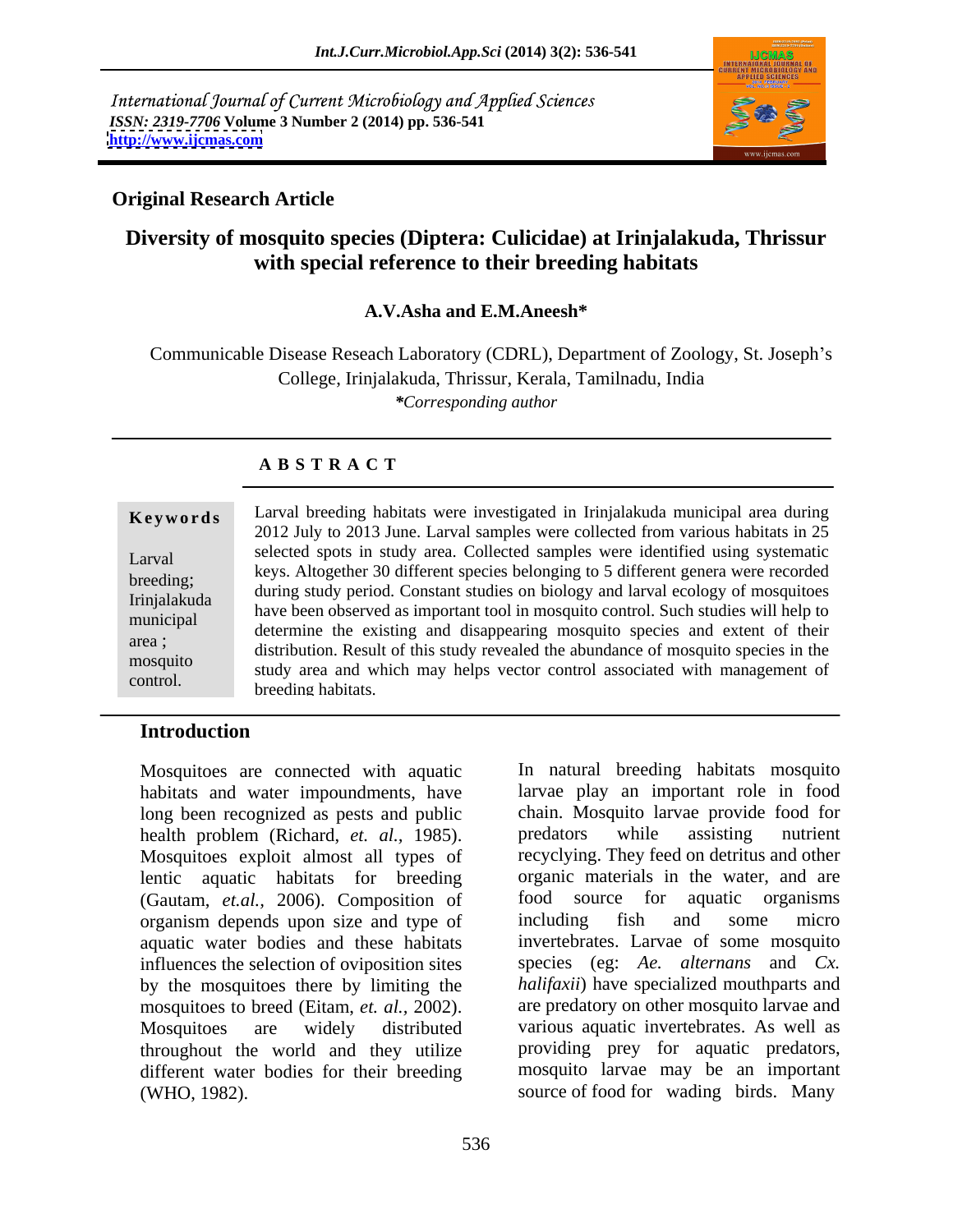amphibians, as well as playing a role in the

Many species breed in both natural and catalogues of Barraud (1934) and artificial containers such as pools, gutters, coconut shells, tree holes, bamboo stumps, leaf axils, septic tanks and so on (Mafiana, 1989, Aigbodion and Anyiwe, 2005).<br>Mosquito control except chemical **Results and Discussion** Mosquito control except chemical **Executs and Diseassion** treatment usually requires knowledge of location of aquatic habitat in which mosquito larvae are breeding (Richard, *et.al.*, 1985). Constant studies on biology collected from various habitats in 25 and larval ecology of mosquitoes have been observed as important tool in mosquito control. Such studies will help to determine the existing and disappearing mosquito species and extent of their distribution (Mafiana *et. al.,* 1998, <sup>1010</sup> *Mansonia* (3), and *Armigeres* (1) Anyawu *et.al.,* 1999). This study therefore designed to investigate the larval habitats of existing fauna and its possible public health implication in the Irinjalakuda

Irinjalakuda is a municipal town in preference on<br>Thrissur district of Kerala India (10.33° N larval habitat. Thrissur district of Kerala, India (10.33° N 76.23 E), is an important cultural, educational and commercial centre. 25 Genus Culex represents 12 species, Cx.<br>different spots were randomly selected fascanus. Cx. auinquefasciatus. Cx. different spots were randomly selected with an intention to cover entire

Larvae of mosquito were collected from 25 different habitats both natural and

species of wading birds have been species artificial using plankton nets, dippers, and of wading birds have been observed pipettes. Dippers and plankton nets were undertaking feeding behaviour within used in open sources and pipettes used in known mosquito habitat. Adult mosquitoes tree holes for sampling. All the sampling provide food for wide range of terrestrial sites were visited periodically. Collections invertebrates, birds, mammals, reptiles and from each site were maintained separately pollination in some plants (Cameron and emerge. Adult specimens first of all Richard, 2007). narcotized with petroleum ether and in suitable containers and allowed them to identified using systematic keys and catalogues of Barraud  $(1934)$ Christophers (1933), catalogue of Stone and Knight (1959 and Rao (1981).

# **Results and Discussion**

Mosquito survey was conducted in Irinjalakuda municipal area for one year (2012 July to 2013 June). Larvae were collected from various habitats in 25 selected spots of the study area. Altogether 30 species belonging to 5 genera were identified and recorded*. Culex* was the most predominant genus with 12 species followed by *Aedes* (8), *Anopheles* (6), *Mansonia* (3), and *Armigeres* (1) respectively.

municipal area. virtually in all habitats sampled. Ground **Materials and Methods Example 2003**, **Containers Containers**, **Containers** were Study site and the main become sites for mosquitoes. The study area was rich in mosquitoes, the breeding of mosquitoes was observed pools, domestic containers, cemented the main breeding sites for mosquitoes. Every mosquito species have its their preference on oviposition sites and aquatic larval habitat.

topography of the municipality. **Methodology and the** *bitaeniorhynchus.* Cx. *infula,* Cx. Genus *Culex* represents 12 species, *Cx. fascanus, Cx. quinquefasciatus, Cx. gelidus, Cx. univittatus, Cx. fuscocephala. Cx. tritaenorhynchus, Cx. whitmorei, Cx. vishnui, Cx. sinensis, Cx. bitaeniorhynchus. Cx. infula, Cx. pseudovishnui*. Genus *Culex* mainly found in highly polluted urban habitats such as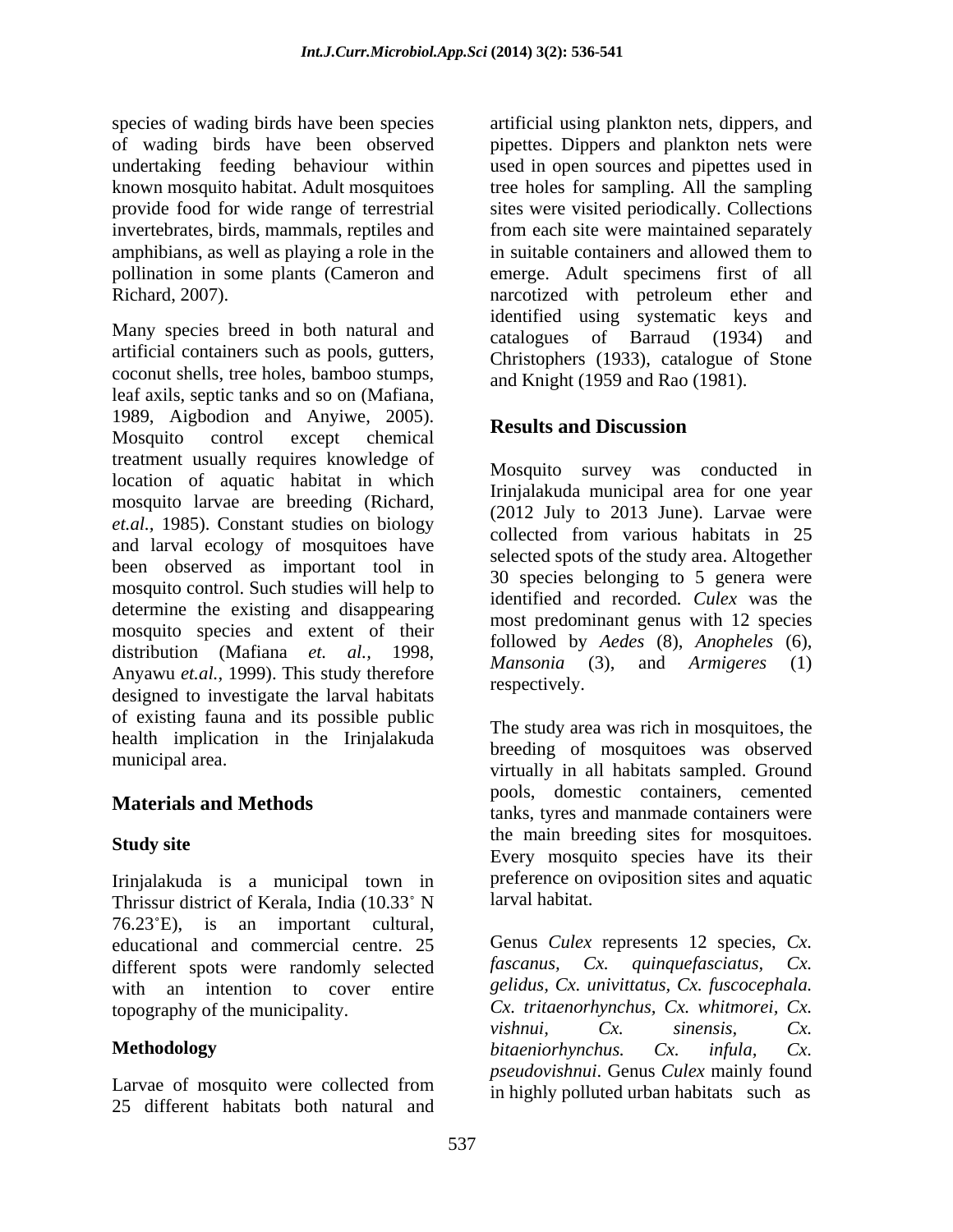|                |           | SL. No.   GENERA   SPECIES |
|----------------|-----------|----------------------------|
|                |           | stephensi                  |
|                |           | barbirostris               |
|                | Anopheles | culicifacies               |
|                |           | subpictus                  |
|                |           | vagus                      |
|                |           | nigerrimus                 |
|                |           | crassipes                  |
| $\overline{2}$ |           | Mansonia uniformis         |
|                |           | indiana                    |
|                |           | scatophagoides             |
|                |           | pseudotoeniatus            |
|                |           | longirostris               |
| 3 <sup>7</sup> | Aedes     | aegypti                    |
|                |           | vittatus                   |
|                |           | albopictus<br>walbus       |
|                |           |                            |
|                |           | vexanus                    |
|                |           | Armigeres subalbatus       |
|                |           | fascanus                   |
|                |           | quinquefasciatus           |
|                |           | gelidus                    |
|                |           | univittatus                |
|                |           | fuscocephala               |
| 5 <sup>5</sup> | Culex     | tritaenorhynchus           |
|                |           | whitmorei                  |
|                |           | vishnui                    |
|                |           | sinensis                   |
|                |           | bitaeniorhynchus           |
|                |           |                            |
|                |           | infula<br>pseudovishnui    |

**Table.1** List of Mosquito Species present in study area

**Table.2** Species Composition of Collected Mosquitoes

| Sl. No. | <b>Genus</b> | No of species |
|---------|--------------|---------------|
|         | Culex        |               |
| -       | Aedes        |               |
|         | Anopheles    |               |
|         | Mansonia     |               |
| ັ       | Armigerers   |               |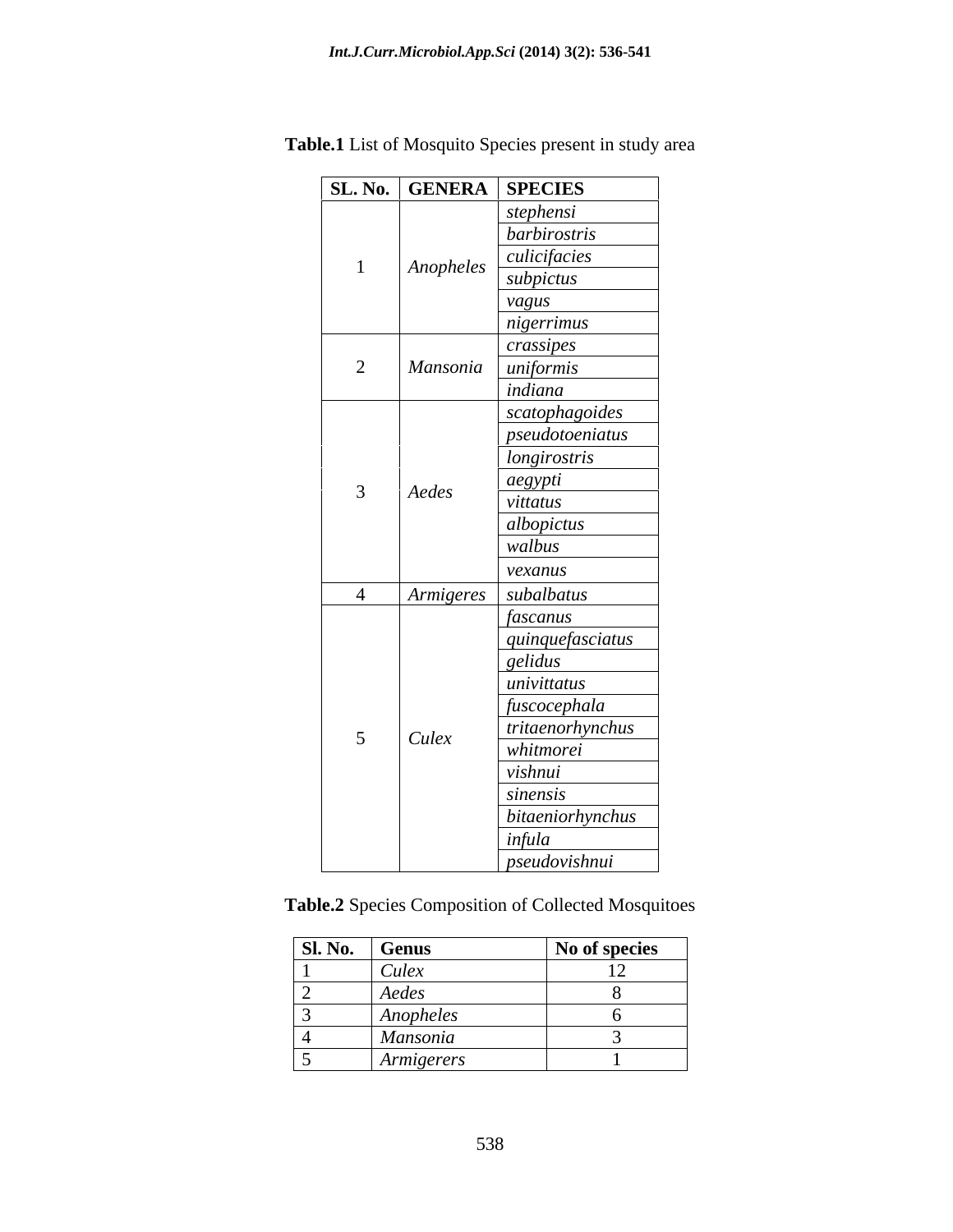

**Figure.1** Species Composition of Study Area

drainages (Chaves, et. al., 2010, Gardener, An. barbirostris, An. culicifacies, An. *et. al.,* 2009, Vonesh and Kraus, 2009). In 1998 Gupta suggested that *Cx*. According to Seid, *et. al.*, 2013, temporary *quinquefasciatus* breed in almost all kind by *Cx. gelidus* and *Cx. tritaenorhynchus*

*pseudotoeniatus, Ae. longirostris, Ae. walbus, Ae. vexanus* were identified*.* According to Gautam, *et. al.,* 2006 the major breeding habitats of *Aedes* detainages Chaves, et. at, 2010, Gardener,  $A$ . bathivastris, An. valuefactions, An. values and the analytical suggested that Cx. According to Desid, et. at, 2009, Vonesh and Kraus, 2009). In subjections, An. vagues, An.

of habitats and stagnant drains suitable for pools, open pits were the most preferred its regeneration. Rice fields are inhabited habitats for *Anopheline* larvae. These (Sunahara, *et. al.,* 2002, Carlson, *et. al.,* with anthropogenic activities. In 1989 2004). Yadav, *et. al.,* discussed that temporary A total of 8 different species present in permanent (small pools, paddy fields, genus *Aedes, Ae. scatophagoides, Ae.* irrigation canals and channels), and *aegypti, Ae. vittatus, , Ae. albopictus, Ae.* intradomestic sources) are the major water bodies such as farm ditches, rain habitats are either man made or associated (hoofprint, riverbed pools), semi permanent (pond, river, wells, and breeding habitats of *Anopheles* mosquitoes.

mosquitoes are temporary pools, cemented Altogether 3 species present in Genus tanks, stream pools etc. Campos and *Mansonia, M. crassipes, M. uniformis, M.* Launibos 2000 demonstrated that tyres and *indiana. Mansonia* eggs are laid on or tree holes are more likely to support more under the surface of floating leaves of kind of complex communities. In 2012 aquatic plants (Lee, *et. al.,* 1988). He also Kristen, *et. al.,* suggested that artificial suggested that larvae are found in containers such as tyres, buckets, association with many types of water trashcans, planter dishes, traps, and natural plants both floating and fixed to the tree holes are the major breeding habitats bottom. Larval habitats are usually of *Aedes* mosquitoes. permanent and semi permanent swamps and water holes.

Genus *Anopheles* in Irinjalakuda *Armigeres subalbatus* was the single member in the Genus *Armigeres* recorded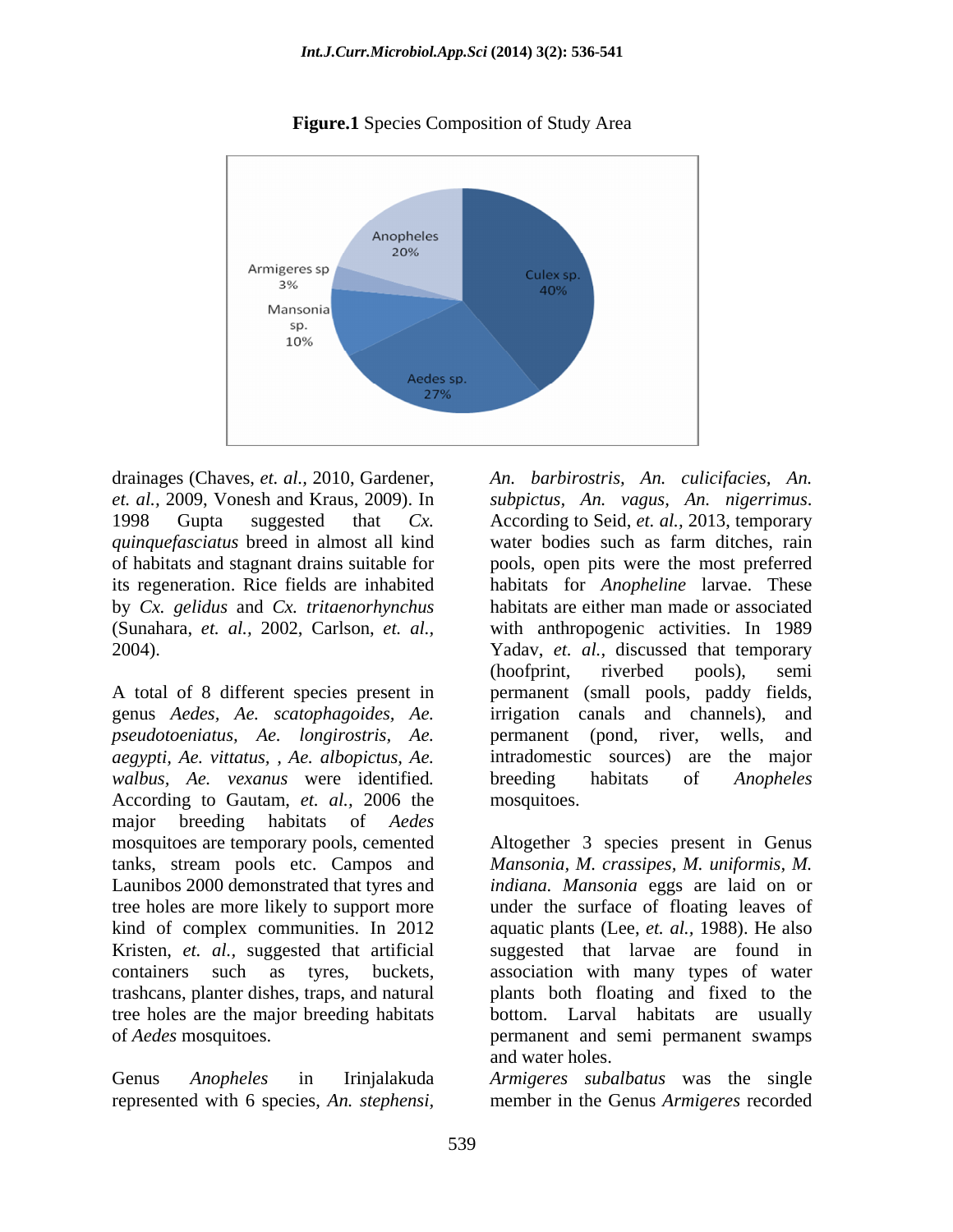from the present study*.* According to Pramanic, *et. al.,* 2012, suitable breeding habitats for *Armigeres* are water bodies often polluted and closely associated with human habitation. In 2006 Gautam, *et. al.,* showed that cemented tank is one of the Chaves, L. F., Keogh, C. L, Vazquiz., breeding habitats for *Armigeres subalbatus.* Combined sewage enhance oviposition

This study has provided information about diversity and breeding habitats of different mosquitoes in Irinjalakuda muncipal area. This would be helpful for the sustainable management of vector mosquitoes and to by oviposition habitat selection by take precautionary measures against mosquitoes and other dipterans and on mosquito borne diseases. The community structure in artificial pools.

Authors are thankful to the Principal, St. catch basin<br>
Ioseph's College Irinialakuda for facility vector, 6:9. Joseph's College, Irinjalakuda for facility

- Aigbodion, F. I. and Anyiwe, M. A. 2005. Borne d is. 45: pp 7-15.<br>Mosquitoes and environments: some Gupta, A. S. 1998. Studies the bionomics economic costs of malaria in Nijeria. Nijerian journal of entomology. 22. 93-107. zoology Chittagong university.169.
- Anyanwu, I. W., Agbede, R. I. S., Ajanusi, O. J. and Umoh, J. U. 1999. A survey of culuicids (mosquitoes) in northern Guinea Savannah town of Zaria, Kaduva state, Nigeria. Journal of Parasitology. 20: 136-143.
- Cameron, E, Webb. and Richard, C,<br>Bussel 2007 Living with mescuitose and community dynamics of Aedes on the coast region of NSW.
- Campos, R. E. and L. P, Lounibos. 2000. (Diplera: Cunciae) J.Med. Entomol.<br>Life tables of Toxorhynchites rutilus  $\frac{499(4):813-834}{499(1:813-81)}$ (Diptera: Culicidae) in nature in southern Florida. J. Med. Entomol. 37:
- Carlson, J., keating, J., Mbogo, C. M., the Australian region Canberra.

Kahindin, S. and Beier J. C. 2004. Ecological limitations on the aquatic mosquito predator colonization in the urban environment. Journal of Vector Ecology. 29:331-339.

- Prokopec, G. M., Kitron, U. D. 2009. Combined sewage enhance oviposition of Culex quinquefasciatus (Diptera.Culicidae) in urban area. J Med entamology. 46: 220-226.
- Eitam, A., Blaustein, L., Mangel, M. 2002. Effects of Anispos sardea on oviposition habitat selection by Hydrologia. 485:183-9.
- **Acknowledgement**  G. I., John, D. E., Varela, K. E. et al. Gardner, A. M., Anderson, T. K., Hamer, 2013 Terrestrial vegetation and in catch basins, Chicago USA. Parasite vector. 6:9.
- provided. Gautam, Aditya., Mihir, K, Premanik. and **References** and species composition of mosquitoes Gautam, K, Saha. 2006 Larval habitats in Darjeeling Himalayas ,India. J.Vect Borne d is. 43: pp 7-15.
	- Gupta, A. S. 1998. Studies the bionomics of common mosquitoes in Chittagong city. Msc thesis. Department of
	- Russel. 2007. Living with mosquitoes community dynamics of Aedes<br>albopictus and Aedes iaponicas Kristen, Bartlett-Healy., Isik, Unklu., Peter, Obenatuer., Tony, Hugehes., Sean, Healy., Taryn, Crepeau., Ary, Farajollahi., Banu, kesavaraju., Dina, Fonseca., George, schoeler., Randy, Gaugler. and Danel, Strickman. 2012. Larval mosquito habitat utilization and community dynamics of Aedes albopictus and Aedes japonicas (Diptera: Culicidae) J.Med.Entomol. 499(4):813-834
	- Marks, E. N. 1988. The culicidae of Marks, E. N. 1988. The culicidae of Lee, D. J., Hicks, M. M., Debenham, M. L., Griffiths, M., Brayan, J. H. and the Australian region Canberra.